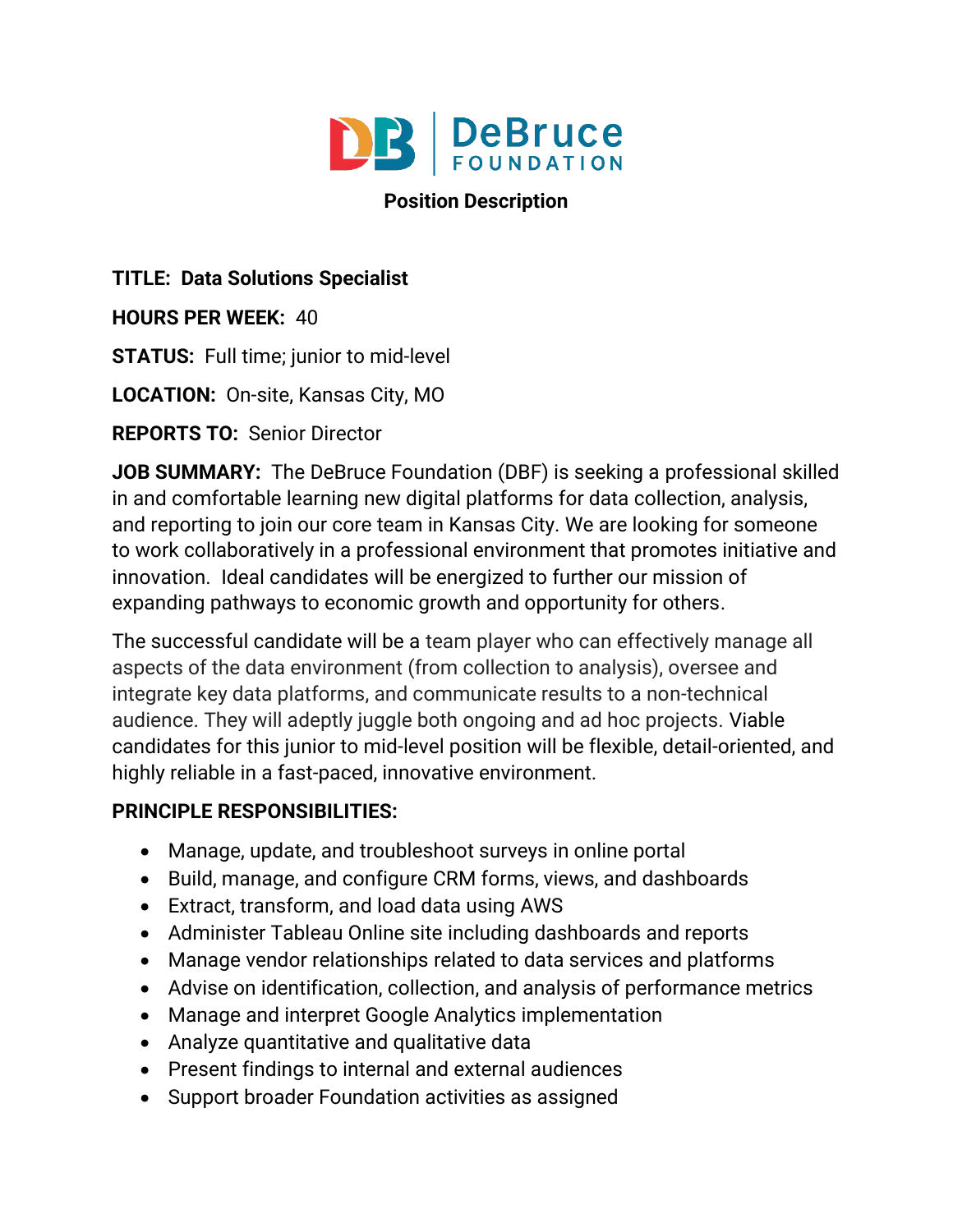#### **Basic Qualifications**

- Support for The DeBruce Foundation mission
- Bachelor's Degree or equivalent experience
- Basic experience in programming languages: HTML, CSS, JavaScript
- Experience with Tableau Online or other enterprise data analytics software
- Experience querying a database using SQL or SQL-like syntax
- Experience creating and working with survey data via a tool such as Alchemer (Momentive, formerly Survey Monkey, acceptable)
- Experience evaluating and analyzing data sets to determine implications and solutions
- Experience working with CRM systems
- Ability to effectively communicate complex technical issues
- High level of motivation and organization

## **Preferred Qualifications**

Candidates with a willingness to develop these preferred skills are strongly encouraged to apply

- Intermediate statistical analysis skills
- Experience with statistical software (such as SAS, STATA, SPSS, R)
- Experience with Google Analytics and Google Tag Manager
- Experience building or maintaining AWS database architecture
- Interest and/or experience with human resources analytics, education analytics, and national or state datasets
- Ability to work positively and collaboratively with team members at all levels, leaders and members of other organizations, media representatives, vendors and visitors
- Demonstrably trustworthy and honest, and follow best practices in data privacy and security

### **Salary and Benefits**

- Competitive compensation package commensurate with experience
- Medical, dental, vision and legal benefits
- 401(k) retirement savings plan with match
- Paid Time Off and paid holidays
- Life and disability insurance